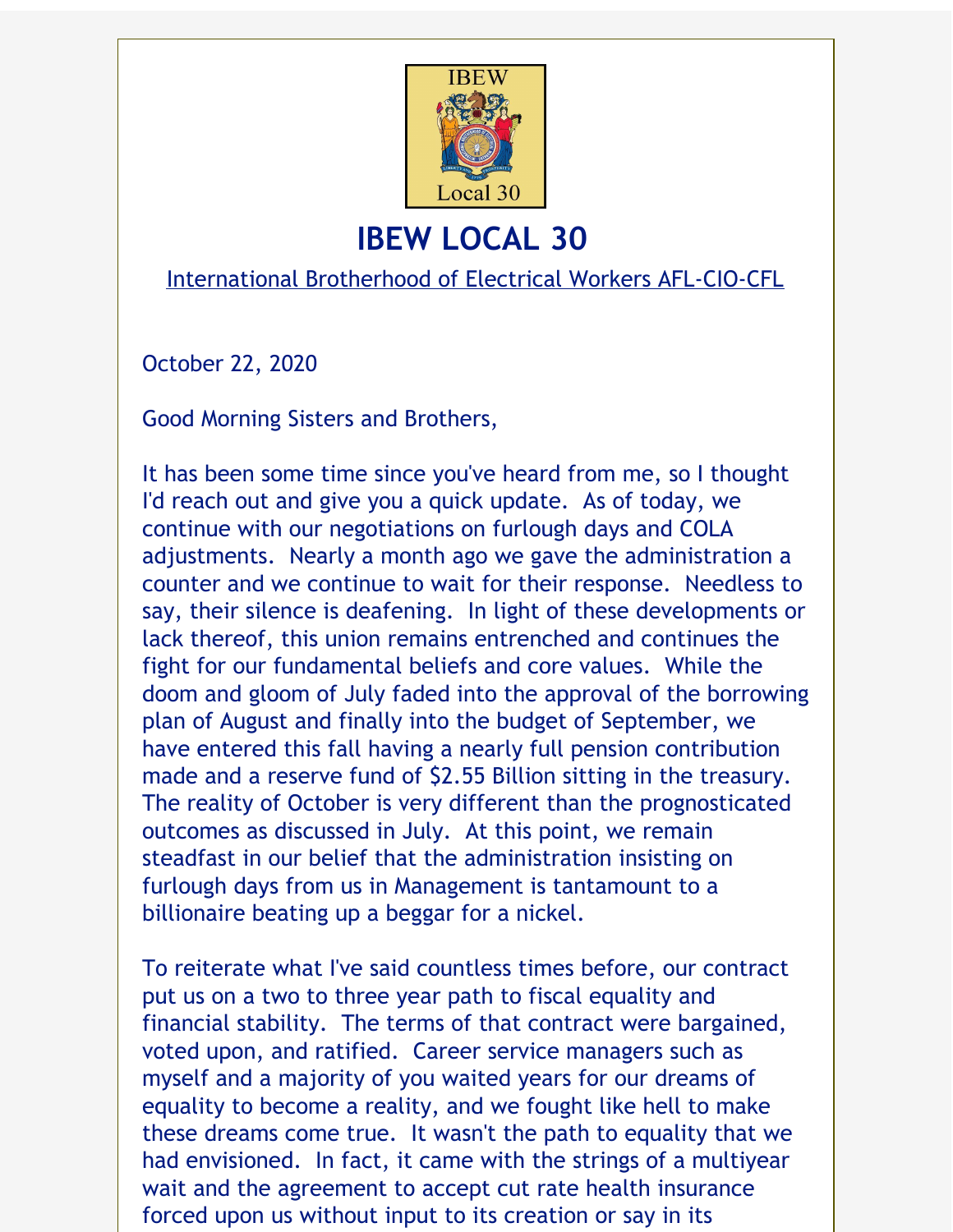implementation. But still, we accepted these terms to get us to our goal of wage equality.

As I have said repeatedly: I did not place the membership of Local 30 on a three year path to wage equality, this administration did. Where the first step on that path was the migration to a new pay table, the second step was the COLA that we have yet to receive. The administration made the unilateral decision to withhold the July COLA stating that it was easier to not pay us the COLA, than to pay it and then take it back once we reach an agreement about furloughs. While I understand their logic, this union did not endorse their refusal to pay the COLA as owed. While there are many reasons we did not endorse their action in July, given the budget of late September, I can think of 2.55 billion more reasons why we have no business endorsing their blatant disregard for our ratified agreement. We remain today as we did during the 22 month negotiations cycle for our current contract: at the ready to meet and discuss any matter with them on a moment's notice. Rest assured, we will provide you with all of the information about whatever the proposal might be, so that you'll be able to make an informed decision. We continue to do everything we can to get a measure that we can take out to you for a vote. While I sound like a broken record, your Bargaining Committee appreciates your continued support! We really do love hearing from you and still appreciate the time that you take to reach out to us!

At this point I do not see me getting out another update between now and Election Day, and so I will leave you with one additional thought. As Americans, our nation asks remarkably little of us. Other than Jury Duty, Military Service under a Draft, and Paying Taxes, our democracy requires very little active participation. There is, however, one obligation that we all share and that is our responsibility to vote. Our Local holds a very auspicious title within the IBEW and that is our Local Union has the greatest number of registered voters of any IBEW Local Union in the country with better than 99% of our membership being registered to vote!

On this Election Day, make sure you exercise your right to vote. Generations have fought and died not only to preserve this right, but to make sure the right to vote is enjoyed by all of us. As a Public Service announcement, please take the time to vote, our